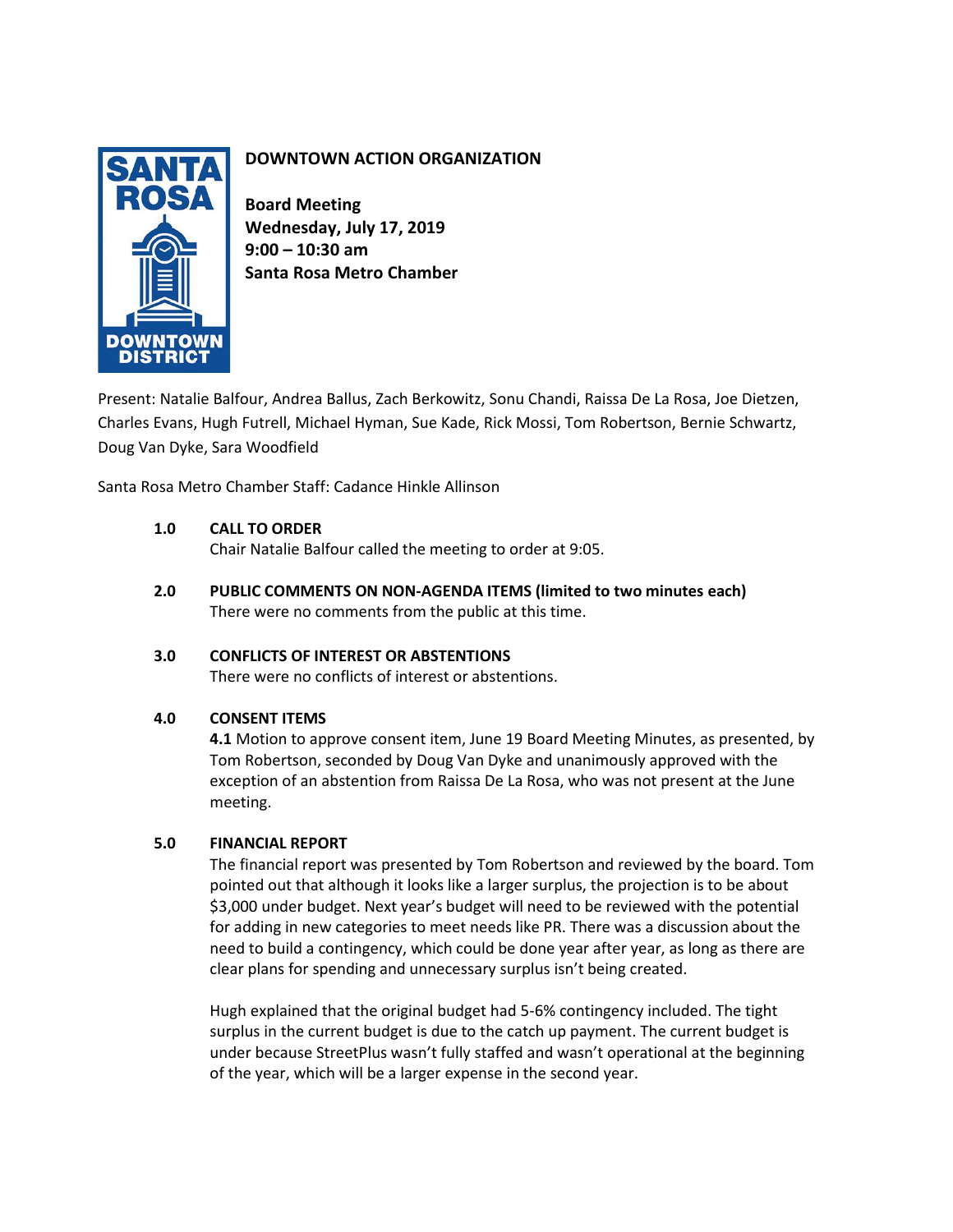A motion to approve the financial report as presented, was made by Doug Van Dyke. Motion seconded by Sonu Chandi and unanimously approved.

#### **6.0 EXECUTIVE REPORT**

Cadance provided an overview on yesterday's Council Study Session on the Downtown Station Area Specific Plan where three plans were presented. Each potential plan will allow for 7,000 residential units, and plan 1, the Vibrant Core Plan, puts 4,600 of them in Courthouse Square. She highlighted key points supported by council, specifically putting a square in Railroad Square, improving pedestrian and bike access, creating a path through the mall to connect Railroad and Courthouse Square, road diets, connectivity to neighboring areas and no height limits for new buildings. Bernie asked how Simon has been involved in the process and Raissa explained that the city has been meeting with Simon and they are interested, but that this property is not a major asset or focus for them.

Cadance let everyone know that StreetPlus is in the process of hiring a new manager. She has been communicating with them regularly to address a number of ongoing issues including quality of staffing, scheduling and reporting. There was a discussion about the work of StreetPlus and whether or not they are upholding their side of the contract as they have not been able to recruit high quality candidates and there have been serious issues with their performance. A number of alternatives were discussed, including splitting the sanitation and safety contract and reaching back out to the JC as well as Volunteers in Policing. The board would like to see other possibilities explored and to seek Marco's guidance on next steps.

Doug requested information about what the city's baseline services were in the area and Cadance confirmed that the city and the DAO are in regular contact. Hugh reiterated that with the recent reorganization at the city, communication should also be easier. Tom asked for a list of the primary city contacts and their responsibilities to be shared.

Cadance shared that the July newsletter went out yesterday and confirmed that it was received. She'll be following up and delivering some in person as well as invitations for the upcoming info session focused on events and marketing.

On August 8 at 9am there will be an info session hosted by Cadance focusing on five key opportunities for businesses to promote themselves and build their audiences:

1. Fridays on 4th – new event to draw locals and tourists on Friday nights

2. Downtown Winter Lights – hours changed to better accommodate businesses, businesses will have first right on food

3. Santa Rosa Metro Chamber Gala – opportunity create a Downtown District Auction item

4. Levi's Gran Fondo – Carlos will come speak about the event and its impact

5. Group Advertising – new opportunities to collaborate on higher price advertisements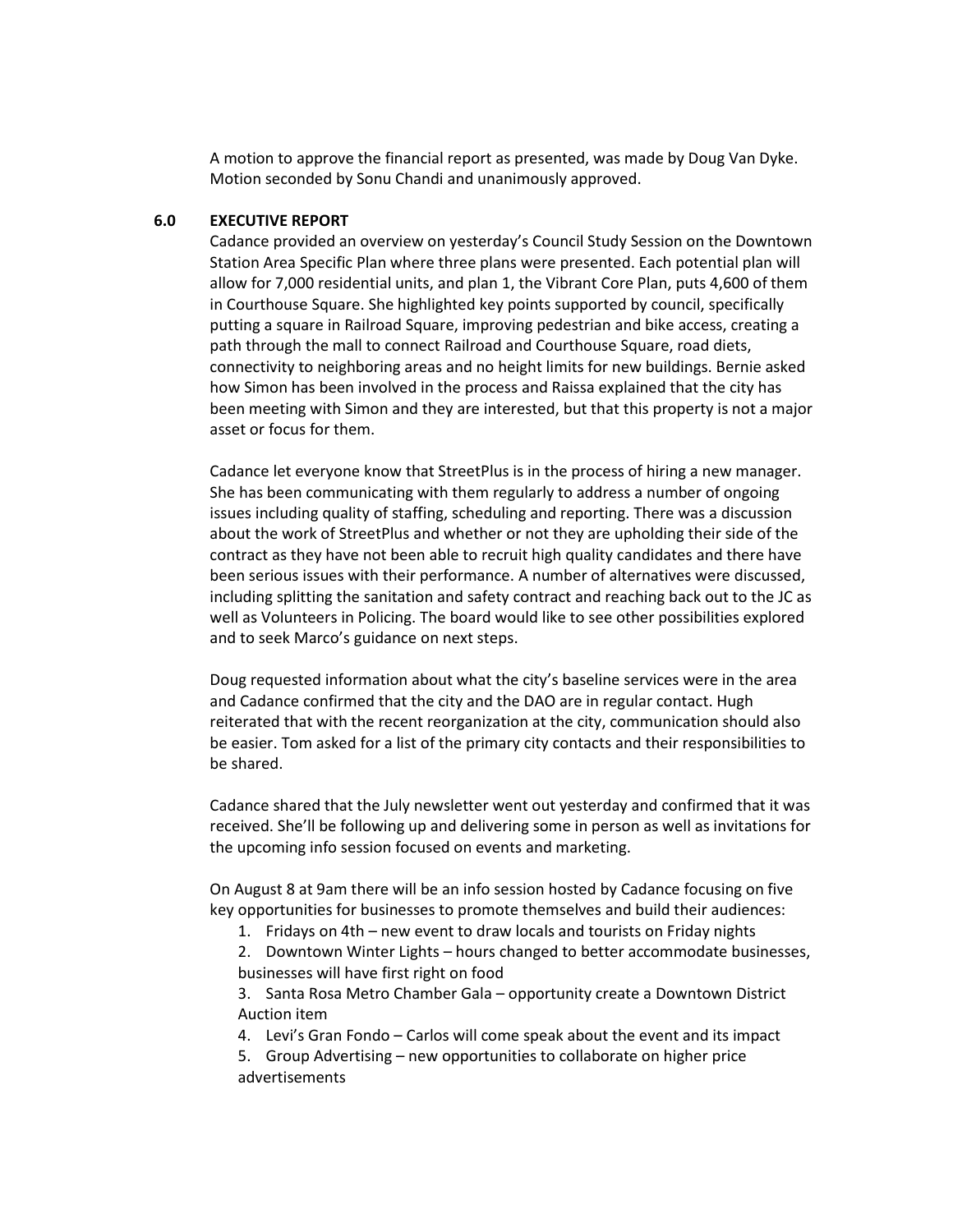## **7.0 DAO COMMITTEE UPDATES**

**7.1** Parking Committee

Natalie shared that the committee is forming and will meet soon. Anyone else who is interested needs to let Cadance know.

#### **7.2** Marketing Committee

Sonu shared that the ad hoc committee has been focused on Fridays on  $4<sup>th</sup>$  and as they look forward to the future will be asking the board to create a formal committee that can focus on annual events and opportunities for the organization. Bernie suggested they look at how to address road closures and encourage press to highlight that businesses are open and that locals should embrace, not avoid downtown.

#### **7.3** Design and Improvement Committee

Hugh shared that the proposed square improvements are underway. A meeting with David Guhin led to the city looking at the Asawa Fountain in a more focused way and hopefully there will be a response soon.

The encroachment permit has been issued for the crepe myrtles and the additional work including bench dividers and flower urns. Curt Nichols located trees, though pricing hasn't been finalized. He sent over design drawings and the DAO will quickly prepare an RFP for the work. Landscape companies will need to remove the concrete, verify the electrical and irrigation connections are functional and plant the trees. There is lighting that could also fall under the scope, if it fits within the budget. RFPs should be issued shortly with work complete by the end of August. The remaining items submitted with the permit include bench dividers and additional planting. Urns need to be specified and planting decided along with irrigation and whether that will fall under the responsibility of parks or the DAO.

Cadance shared they are still working with Art in Public Places on art in the square and Tom shared that he is trying to make a connection regarding statues through the Schulz family and will report at the next meeting. Hugh shared that these ideas will need to be incorporated into the advisory committee process.

# **8.0 UPDATE ON PORTLAND LOO PROCESS**

Hugh shared that at the Downtown Subcommittee Meeting last week, council sent the matter of the Portland Loo back to Jason Nutt for further information. They wanted to understand how the locations were evaluated and which locations are still options. Hugh shared that they urged the city to review the issues in San Diego and that they are showing sensitivity to the DAO's locational issues and the need to not have any businesses negatively impacted by the installation. There is still flexibility around location since they have authorization to purchase and there is a long production lead time. It is anticipated that the issue will be back before council by the fall.

A discussion ensued about other public restrooms and available facilities downtown.